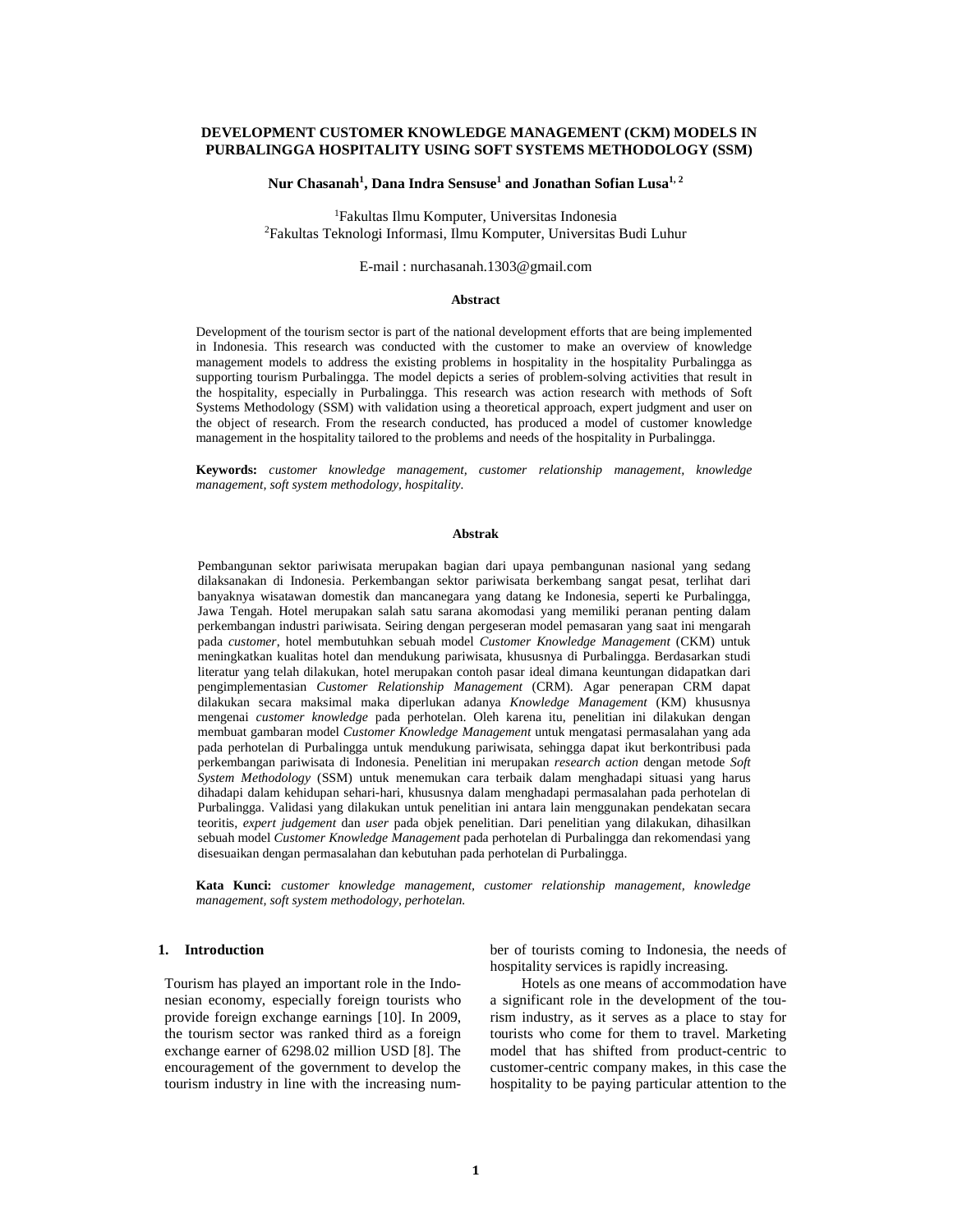customer. In many hotels customer complaint handling is the main feature of customer relationship management.

It has been characterized as a knowledgeintensive and complex process [6]. By including customer knowledge can produce new products according to customer's wishes in order to compete with other companies. Departing from this, it is necessary to do further research to find out how to use customer knowledge management to produce new products in support of the hospitality.

## **Knowledge**

According to Zack (1999) in modern organizations, knowledge is the fundamental basis of competition and information technology is a critical need to manage knowledge. Distinguish between data, information and knowledge is not easy. In general, the data is a sequence of facts, information organization is a collection of data sets and knowledge is information that has meaning [2].

Knowledge is also defined as a combination of information with experience, context, interprettation and reflection and can be classified into explicit knowledge and tacit knowledge [12]. Knowledge is created when information is transformed into an effective action, in other words, when the information is used and disseminated among the people as well as documented in the form of interaction [7].

## **Customer Knowledge**

Customer knowledge is increasingly recognized as a key strategic resource in any company's success as it supports  $R \& D$  to boost innovation and support the management of long-term customer relationships [3]. The integration of customer knowledge into operational activities is relatively new. Relevant literature differ between knowledge about customers, knowledge of the customer and knowledge for customers [15].

*Knowledge about customer*: Types of customeroriented knowledge consists of information about the customer regarding the purchase and payment behavior, motivations, habits and demands to buy.

*Knowledge from customer*: Knowledge of customers arriving at the company's most direct manner. Customers in shaping the organization about his experience with the products, services, and hope.

*Knowledge for customer*: When customers share their knowledge with other companies, the company is now in a position to identify possible gaps in knowledge and to further develop the customers 'non-knowledge'.

## **Knowledge Management**

Knowledge management is a process that is required to generate, capture, codify and transfer knowledge throughout the organization to achieve a competitive advantage [1]. The purpose of KM according to Wiig [16] is to make the organization act intelligently to secure the continuity and overall success, as well as to realize the organization that knowledge is the best asset the organization.

## **Customer Relationship Management**

Briefly defined CRM is a strategy used to learn more about the needs and nature of the customer in order to develop a closer relationship with customers, so companies better understand the requirements desired by customers [3]. While CRM is a business strategy that uses information technology to produce competent firm, reliable and integrated with the customer based on the customer's side so that all the processes and interactions with customers to help maintaining and enhancing relationships profitable relationships [17].

## **Customer Knowledge Management**

Customer Knowledge Management is the management of knowledge management instruments and procedures applied to support the exchange of customer knowledge within an organization, between organizations and corporate customers, as well as customer knowledge is used to manage customer relationships, to improve customer relationship management processes such as customer service, customer retention and relationship profitability [13].

### **CKM in Hospitality**

Currently the hospitality industry has a lot of new opportunities, but also many risks that must be considered. Two of the most important opportunities and risks is to have a customer relationship management (CRM) and knowledge management (KM). Both CRM and KM approaches can have a positive impact on reducing costs and increasing revenue.

Improved customer relationships through KM can generate great business opportunities. In this case improve customer relations through KM is the basis of the creation of customer knowledge management (CKM) in hospitality. The hotel manager came to realize that no hotel can offer all the products and be the best for all customers. They were forced to find a new basis for competition and they have to improve the quality of their own products [18].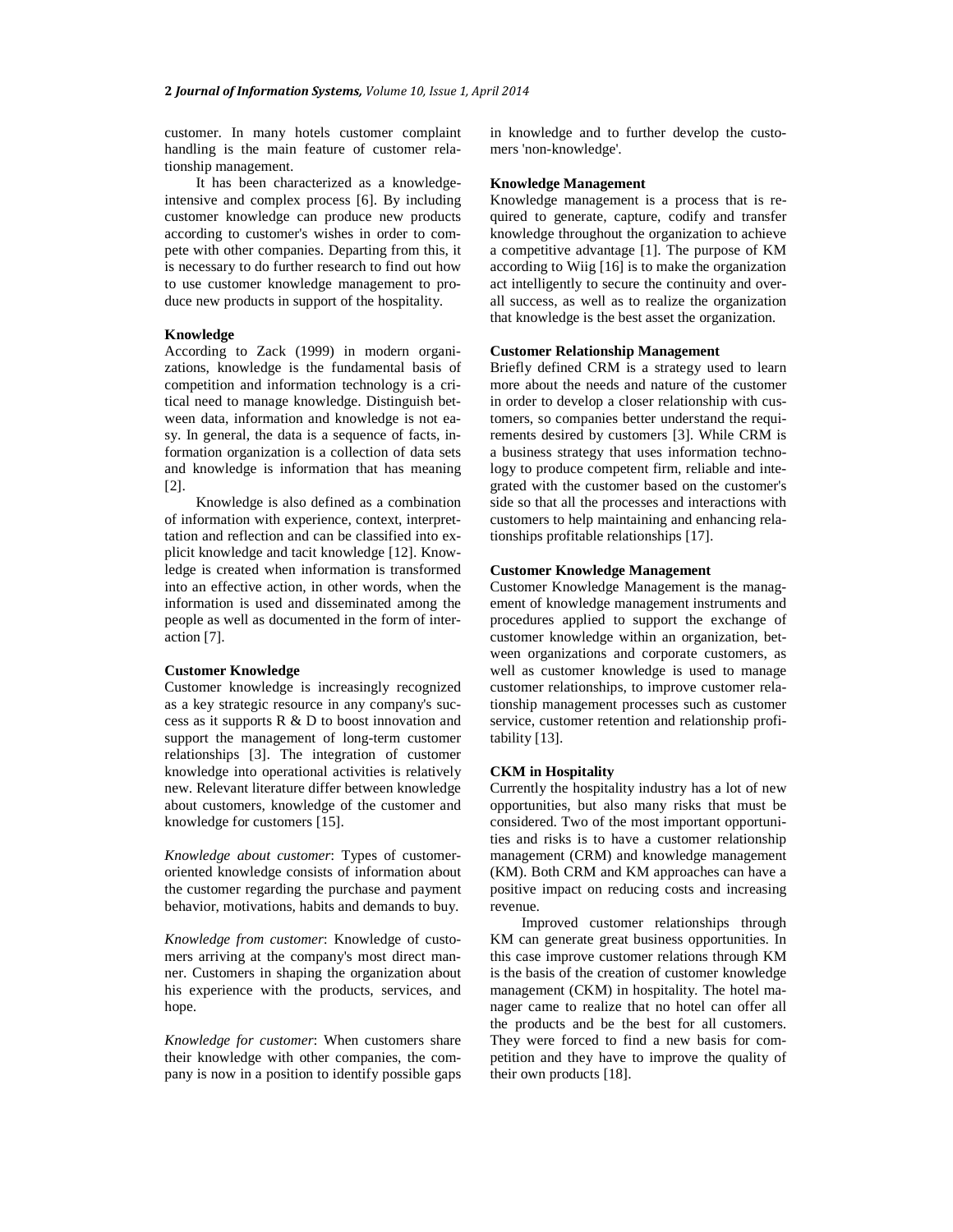## **2. Methodology**

In this study conducted in hospitality in Purbalingga is still very strong with its culture. The study was conducted at six hotels in Purbalingga by conducting in-depth interviews to managers would also owners of existing hotels in Purbalingga. This study is a qualitative study using descriptive analysis approach. The presence of highly influential researcher for the success of this research.

This study used a soft approach to systems methodology (SSM) using seven steps that must be done so as to produce a model and recommendations will be given to the hospitality to improve service quality and performance of hospitality in Purbalingga.

# **Problem Situation Considered Problematic**

At this stage do with determining the unstructured problem situation (unstructured problems) to determine the situation existing problems in hospitality in Purbalingga conducted using interviews to issue owner. Issue owner to know this problem is directly related to the day-to-day activities in the hospitality Purbalingga so that the resulting formulation of unstructured problems.

### **Problem Situation Expressed**

At this stage, activities that clearly describes the problems that exist in the real world, in accordance with the reality on the ground resulting in the formulation of the problem is structured and rich picture that illustrates the problems in hospitality in Purbalingga.

### **Root Definition of Relevant Purposeful Activity**

This stage is when thinking about and analyzing the results of a field that has been done before. In findings that have been done before according to the results of data collection techniques and then analyzed focusing on research interest. In this stage, the determination of the root definiton formed using PQR formula. and determine the elements included in the first CATWOE.

Root produced the following definition: "A model of customer knowledge management run by hospitality management actors (Q) in determining reservation, use of guest data, meeting the needs of guests as well as coordination with the environment (P) to make appropriate recommenddations to solve the problems on hospitality in Purbalingga (R)". As well as the resulting analysis in Table CATWOE.



Figure 1. 1 Rich Picture CKM on Hospiality in Purbalingga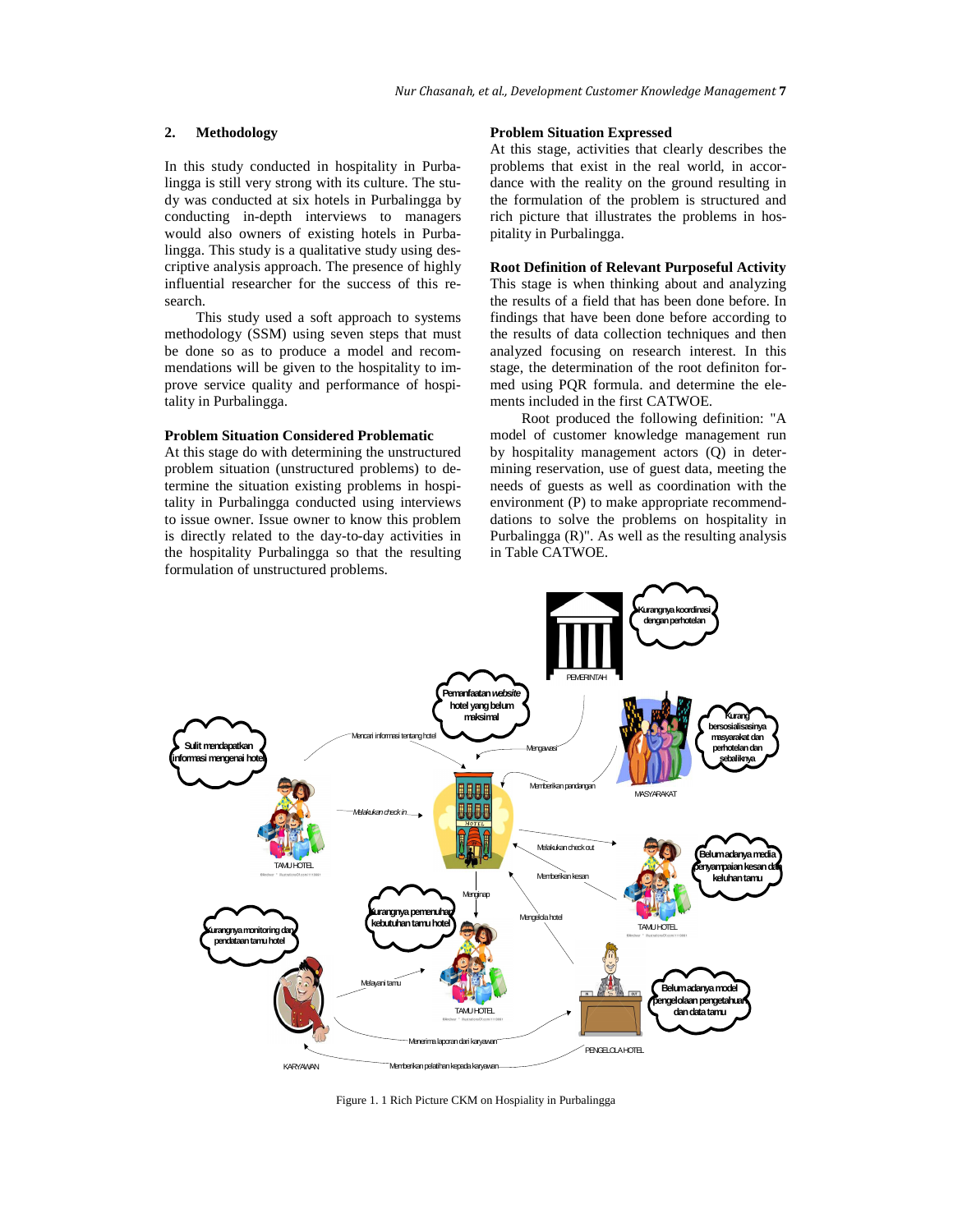## **Conceptual Models of the System Named in Root Definition**

According to Williams (2005) conseptual the model is a model that consists of multiple activeties that run the transformation on CATWOE elements. At this stage of purposeful activity and conceptual produced a model of problem solving resulting CKM models in hospitality in Purbalingga.

# **Comparing Conceptual Model Comparison of Models and Real World**

At this stage it does is compare the conceptual model of the actual circumstances that exist on the object of research. At this stage produces tables provide a comparison with the current activities of the proposed activities and will serve as a recommendation of this study.

# **Changes; Systemically Desirable Culturally Feasible**

In stage six of the change, the change is a change that is acceptable to the cultural and structural (4). This stage advice, recommendations on the real world and given to the existing system. The resulting recommendations are problem solving or to overcome existing problems, but with a wider scale.

## **Action to Improve the Problem Situation**

The seventh stage is the last stage of the SSM so that the problems can be considered one cycle has been completed. This stage in the form of action or action that is performed on problem situation. Real actions performed both in conceptual models and assessing feasible and desirable changes in the sixth stage of the SSM on the situation of the problem.

### **3. Results and Analysis**

#### **Recommendation**

- The hotel management has planned to construct a website that can provide all the needs of information needed by prospective hotel guests. [17]
- Customer build a data repository that includes a complete history as guest (guest experiences). [14]
- Cultivate customer loyalty and intimacy with implementing service excelant. [8]
- Creating promotions and reward programs to customers, in addition to getting customers, also can strengthen relationships with customers. [3]
- Providing reservation services and online registration for customers to improve the per-

formance of hospitality with a membership program that provides convenience and benefits for hotel guests. [3]

- Provides medium to hotel guests give feedback (complaints and impressions) in an effort to provide improvements to the hotel management. [13]
- Provides media and adequate infrastructure for hospitality employees to improve performance in order to build a culture of knowledge sharing. [1]
- Provide media monitoring and evaluation activities in an effort to provide hospitality management hospitality management performance improvement. [17]
- Making monitoring and evaluation agenda scheduling routine (once a week) and incidental emergency meeting to events in order to improve the performance of hospitality. [12]
- Building a performance appraisal system for employees as an evaluation and learning materials to improve the quality and performance of hospitality. [5]
- Cooperating with hospitality agent such as Agoda, booking.com and so on to enhance the promotion of hospitality that guests reach the widest. [15]
- Building a social media between the hospitality with the community by involving the community in the hospitality activities, and vice versa. [12]
- Improve coordination and communication with the government of the hospitality. [11]



Figure 2. Conceptual Model CKM on Hospitality in Purbalingga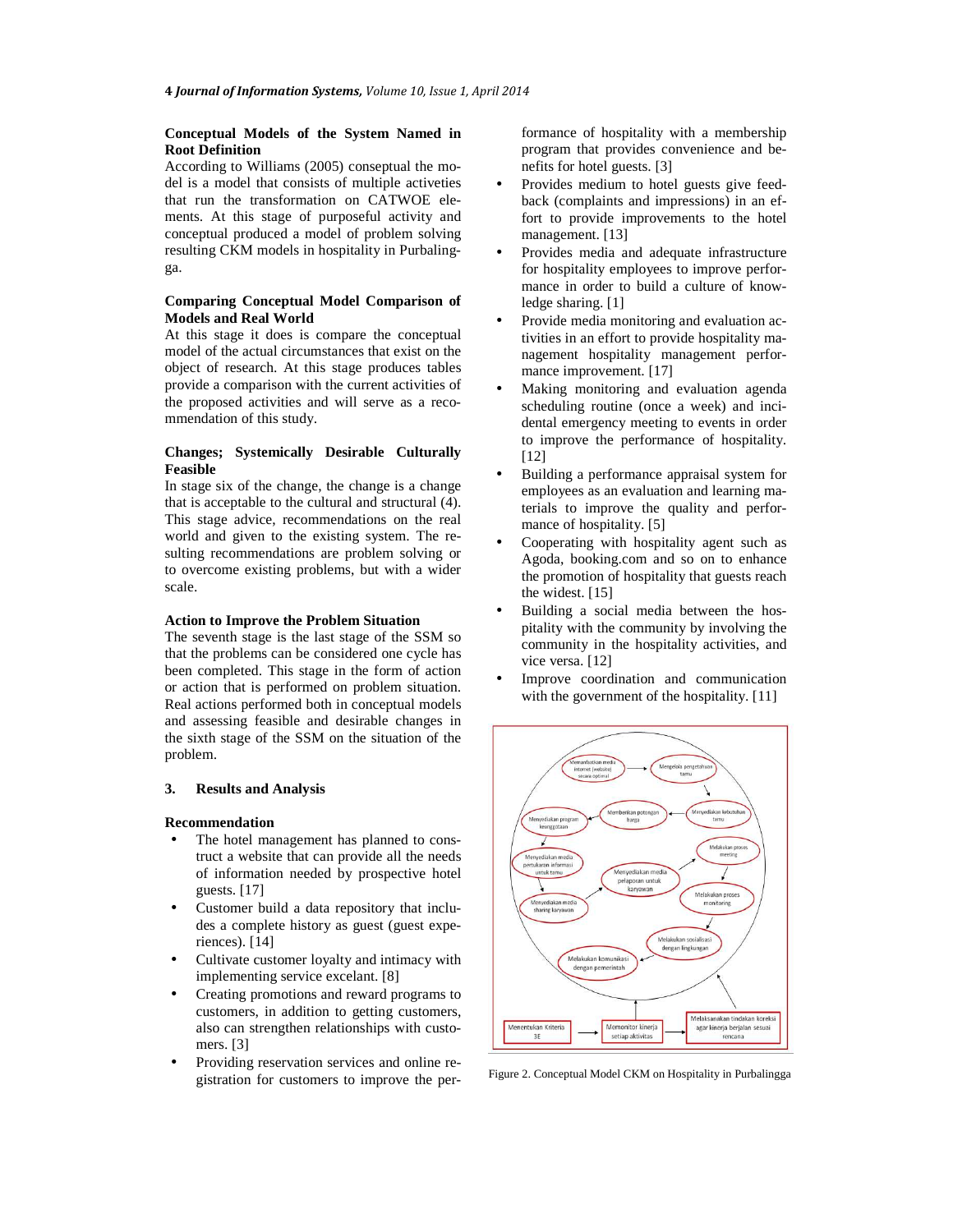

Figure 3. Model CKM on Hospitality in Purbalingga

## **Validation Result**

Validation of the models is done through theoretical, expert judgment and theoretical user. The adapted to existing theories, expert judgment done to expert and user of hospitality management. From the results of the validation of the model produced more precise as follows in figure 4.4.

Customer Knowledge Management model illustrated in the form of a series of activities into a process for solving problems in hospitality in Purbalingga.

CKM models in hospitality in Purbalingga generated using two approaches, namely Knowledge Management and Customer Relationship Management.

For the KM which is done on the model, among others, to the process of discovery is done on the activities of utilization of the Internet media in hotels, the capture process is done on the activities of management houses the hotel's knowledge, while sharing process carried on activities provide employees hotel sharing media, providing media for employees hotel management activity reports and meeting hotels process, as well as the application process on the KM process performed on hotels monitoring process management activeties, socialization and communication society with hotels with government*.*

In the model of CKM is also a process of CRM is implemented in some activities on the model, among others, for the acquire (gain customers) do activities provide the guest the hotel's need, to process enhance (bonding) to do activeties granting discounts for guest hotels and guest hotels membership programs, while for the process retain (retain customers) do activities providing media for information exchange houses hotels

#### **4. Conclusion**

This study aims to determine the problems that occur in hospitality in Purbalingga by developing a model Customer Knowledge Management (CKM) Soft Systems Methodology approach (SSM). The research was conducted by analyzing the existing situation in hospitality in Purbalingga.

In this research, observation and interviews to issue owner. CKM models describe the activities into a process for solving problems in hospitality in Purbalingga and produced with the approach of Knowledge Management and Customer Relationship Management to produce a model of CKM and hospitality recommendations in Purbalingga.

Suggestions for further research is to create Customer Knowledge Management system which is used by the hospitality that all knowledge, knowledge both hotel guests and hotel employees can be has to be better. And also from the model that has been generated can be developed for the hospitality with a wider coverage and a more indepth method on the development of Customer Knowledge Management Model*.*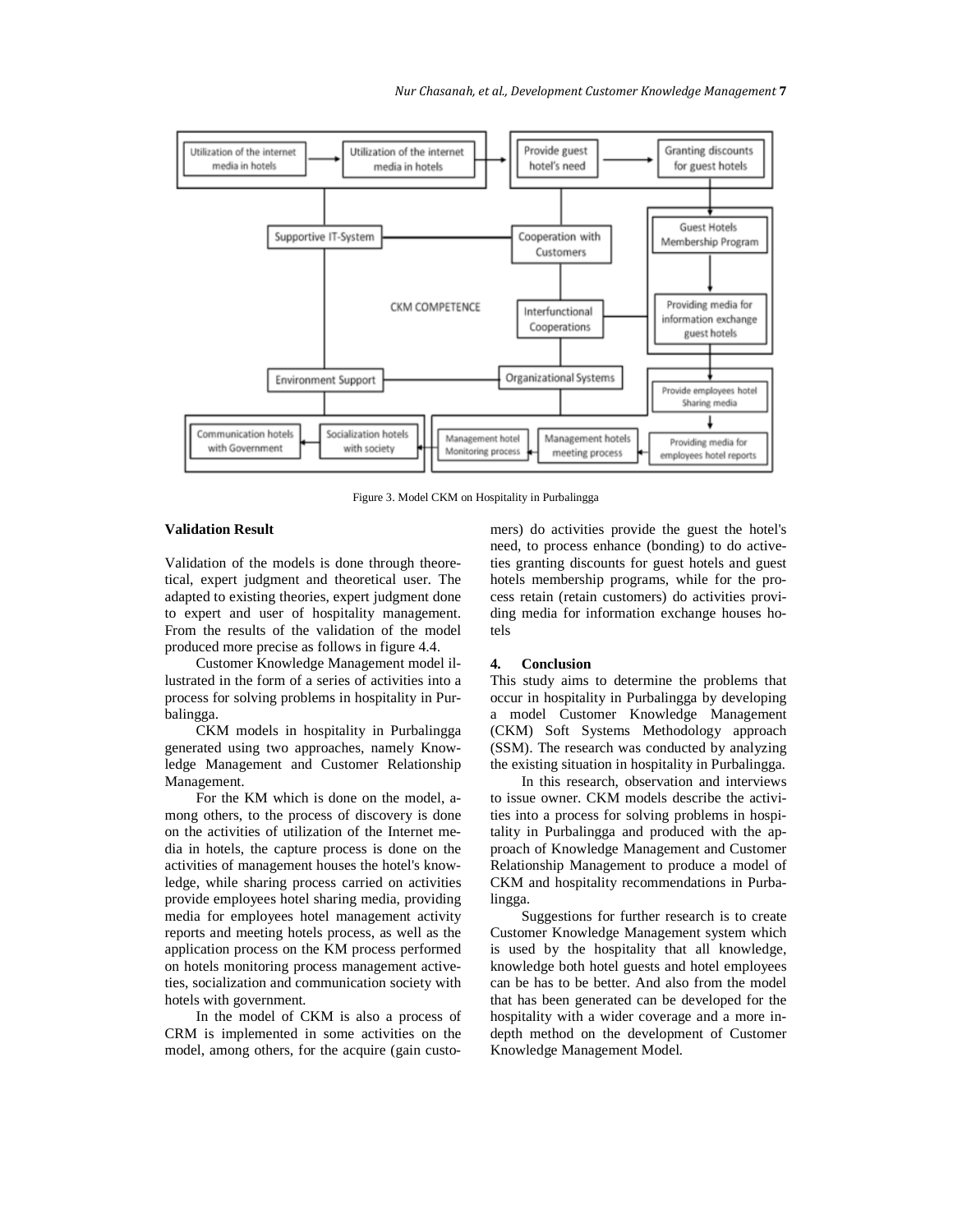

Figure 4. Model Validation Results on the CKM Hospitality in Purbalingga

## **References**

- [1] Becerra, Irma and Rajiv Sabherwal. *Knowledg Management Systems and Processes.* New York: M.E Sharpe, 2010
- [2] Bhatt, G. D. (2001), *"Knowledge management in organizations: examining the interaction between technologies, techniques, and people"*, Journal of Knowledge Management, vol. 5, no. 1, pp. 68-75.
- [3] Buttle F. 2007. *Customer Relationship Management Concept and Tools.* Jakarta :Bayumedia, hal. 4 – 109
- [4] Checkland, Peter and Scholes. 1990. *Soft System Methodology in Action*. England: John Wiley & Sons Ltd
- [5] Drejer, A. *"Organizational learning and competence development." The Learning Organizational* (2000): 206-220
- [6] Eppler, M., Seifried, P. &Ropnack, A. 1999, *'Improving Knowledge Intensive Processes through an Enterprise Knowledge Medium', in Proceedings of Special Interest Group on Computer Personnel Research Annual Conference (SIGCPR),* New Orleans, USA, pp. 222 – 230
- [7] Hennestad, Bjørn (1999). *Infusing the organization with customer knowledge. Scandinavian Journal of Management*, Vol. 15, pp. 17 – 41
- [8] Kalakota, R. and M. Robinson. *E-Business 2.0 Roadmap for Success.* Massachusetss: Addsion Wesley Longman Inc, 2001.
- [9] Kembudpar. *Ranking devisa pariwisata terhadap komoditi ekspor.* 2010. 15 Januari 2011

http://www.budpar.go.id/page.php?ic=521

- [10] Lumaksono, *et.al, Dampak Ekonomi Pariwisata Internasional pada Perekonomian Indonesia.* 2011
- [11] Nonaka,I.(1994).*A dynamic theory of organizational knowledge creation.* Organization Science, 5(1),14–37
- [12] Nonaka, I. and H. A. Takeuchi. *The knowledge creating company: How Japanese companies create the dynamics of innovation*. New York: Oxford university press, 1995.
- [13] Rollins, Minna and Halinen, Aino (2005). *Customer Knowledge Management Competence: Towards a Theoretical Framework.* Proceedings of the 38<sup>th</sup> Hawaii International Conference on System Sciences. IEEE
- [14] Romano, N. and J. Fjermestad*. "Electronic commerce customer relationship management: A research agenda." Information Technology and Management* (2003): 233-258.
- [15] Wilde, Silvio (2011). *Customer Knowledge Management: Improving Customer Relationship through Knowledge Application.p.48.* Springer. New York. ISBN: 978-3-642-16474-3
- [16] Wiig, Karl (1997). *Knowledge Management: An Introduction and Perspective. Journal of Knowledge Management,* Vol. 1, No. 1, pp. 6-14
- [17] Zikmund, William G. 2003. *Customer Relationship Management: Integrating Marketing Strategy and Information Technology*, John Willey & Sons, Inc., United States.